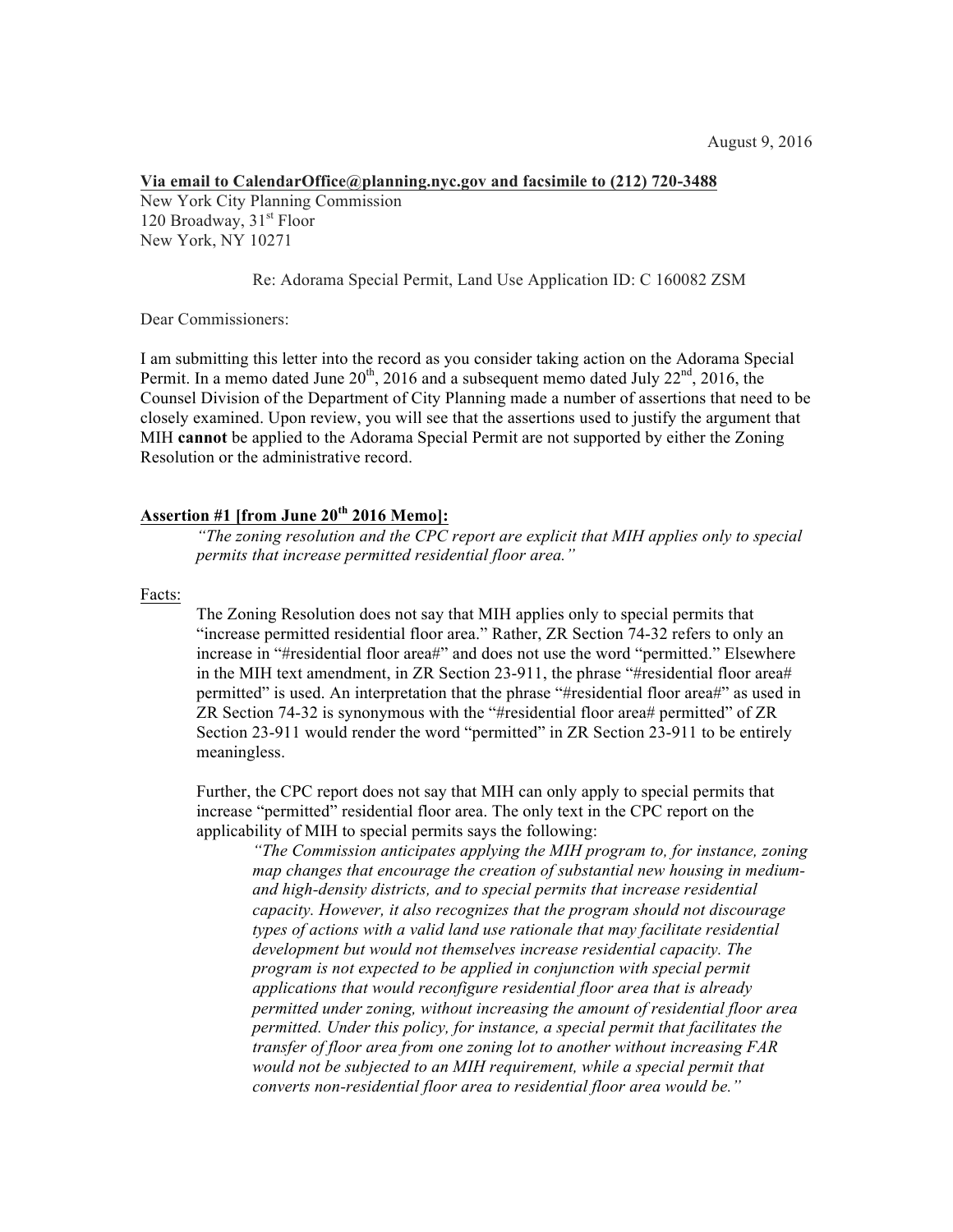The phrase "the program is not expected to be applied" is not identical, as Department of City Planning staff would have you believe, to "the program will not be applied" or "the program cannot not be applied." Even if the CPC report held the force of law on par with the Zoning Resolution, which it does not, nothing in the CPC Report would prohibit the Commission from applying the requirements of MIH to the Adorama Special Permit.

## **Assertion #2 [from June 20th 2016 Memo]:**

*"In the context of the Charter-mandated land use review process, a CPC Report is binding administrative record. Unless explicitly modified by Council pursuant to established procedure, the enacted law must comport with the law as represented by the Commission in the CPC Report accompanying the action."*

### Facts:

Administrative decisions made pursuant to a local law or the Zoning Resolution of the City of New York must be consistent with the words of the local law or the Zoning Resolution. If a phrase is not defined, then one may look to the administrative record to glean the meaning of unclear terminology. Because basic statutory interpretation of the ZR makes it evident that MIH applies to a special permit with the facts of the Adorama case, there is no need to consult the CPC Report. And, even if the Zoning Resolution were not explicit, the CPC report would not constitute the only record consulted to establish the meaning of the law.

## **Assertion #3 [from July 22nd 2016 Memo]:**

*"MIH applicability to special permits and the meaning of "significant increase in #residential floor area#" in ZR 74-32 were explicitly and consistently represented at certification, in the CPC Report, and in testimony by the Chairman of the City Planning Commission before City Council. In the context of the Charter-mandated land use review procedure, this constitutes a binding administrative record that defines and delimits the scope of the law; it is not mere legislative history."*

#### Facts:

Even if the Commission had the discretion to pick and choose which portions of the administrative record it sought to consult (i.e. only considering the Department of City Planning presentation at certification, the CPC Report and the Chairperson's testimony at City Council while excluding from consideration the environmental assessment statement, the recommendation of Manhattan Borough President Gale Brewer, and the testimony of former Department of City Planning General Counsel David Karnovsky), there was not even one representation in the administrative record that MIH **could not be** applied to special permits such as the Adorama Special Permit. Portions of the below text are bolded for emphasis:

*"Sometimes there's a...standalone special permit application that comes before the Commission. So for instance an application under 74-711 to modify use regulations to facilitate the preservation of a landmarked building – that type of special permit application, where it creates residential floor area where none existed previously, we would anticipate applying this policy to it. There are other types of special permits that might just modify height and setback, that apply to the existing floor area that's already allowed – we're not anticipating applying this policy where you're essentially reconfiguring the existing floor area that is allowed under zoning today."* – Department of City Planning Deputy Executive Director Howard Slatkin at the September 21, 2015 certification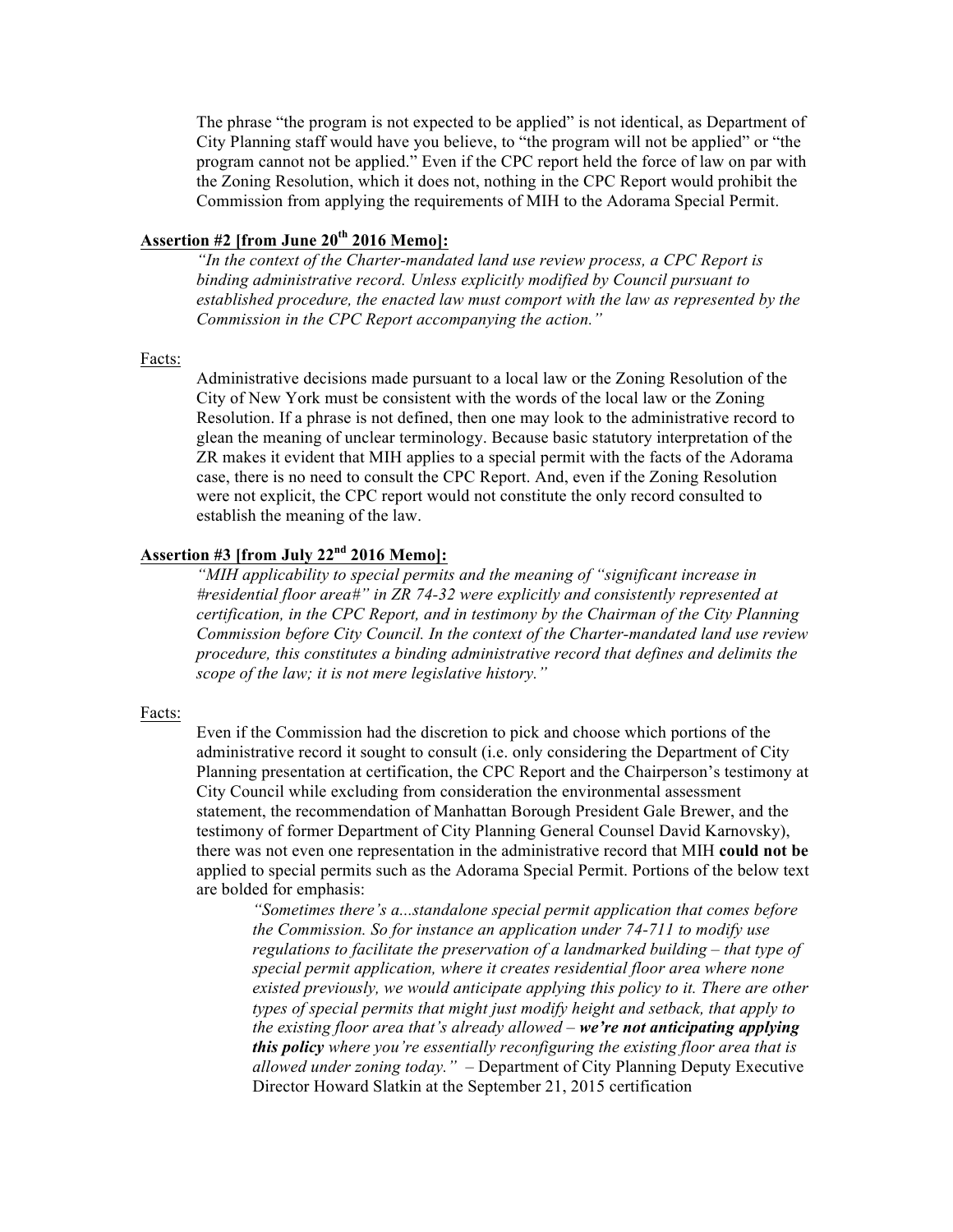*"The Commission anticipates applying the MIH program to...special permits that increase residential capacity. [...] The program is not expected to be applied in conjunction with special permit applications that would reconfigure residential floor area that is already permitted under zoning, without increasing the amount of residential floor area permitted. Under this policy, for instance, a special permit that facilitates the transfer of floor area from one zoning lot to another without increasing FAR would not be subjected to an MIH requirement, while a special permit that converts non-residential floor area to residential floor area would be."* – CPC Report

*When a special permit is reshaping a building, that is, not creating new floor area, not creating any new housing opportunities, but simply moving around floor area that's already permitted, we would not apply MIH. But where the special permit is creating substantial new floor area, we would apply MIH for special permits. The MIH options made available to the projects will be set forth in the restrictive declaration attached to the special permit and this, like the rest of the rest of the application, will be subject to the City Council's approval."*  — City Planning Commission Chairperson Weisbrod's testimony at the City Council on February 9, 2016

Within City Planning Commission Chairperson Weisbrod's testimony at the City Council, the words "would not," do not mean "could not." Even if "would not" meant "could not," testimony at the City Council does not have the ability to delimit the law as written in the Zoning Resolution. Finally, there is no administrative rule, law, or case that causes a CPC Report or other communication from staff of the Department of City Planning in the ULURP process to become a "*binding administrative record that defines and delimits the scope of the law*" in a way that is contrary to the words of the Zoning Resolution.

# **Assertion #4 [from July 22nd 2016 Memo]:**

*"The Commission does not have the discretion to apply the law in a way contrary to explicit and consistent representations of the law to the City Council and the public during public review."*

### Facts:

The Commission is obligated to apply the law in a way that is consistent with the Zoning Resolution of the City of New York. If there is a discrepancy between the law as written in the Zoning Resolution and the law as summarized or otherwise described during public review by staff of the Department of City Planning, the Commission is obligated to apply the law as it is written. In the event where staff of the Department of City Planning had one intention when drafting the law but the law as written does not comport with that intention, the Zoning Resolution can be amended in accordance with the rules set forth in the City Charter.

## **Assertion #5 [from July 22nd 2016 Memo]:**

*"An increment identified by environmental review cannot serve as the basis for a threshold determination for MIH because an increment can vary widely depending on bulk assumptions embedded in the no- and with-action scenarios and the range of uses permitted within a project area. Neither the assumptions made in environmental review nor the terms of the special permit will commit the Adorama applicant team to particular*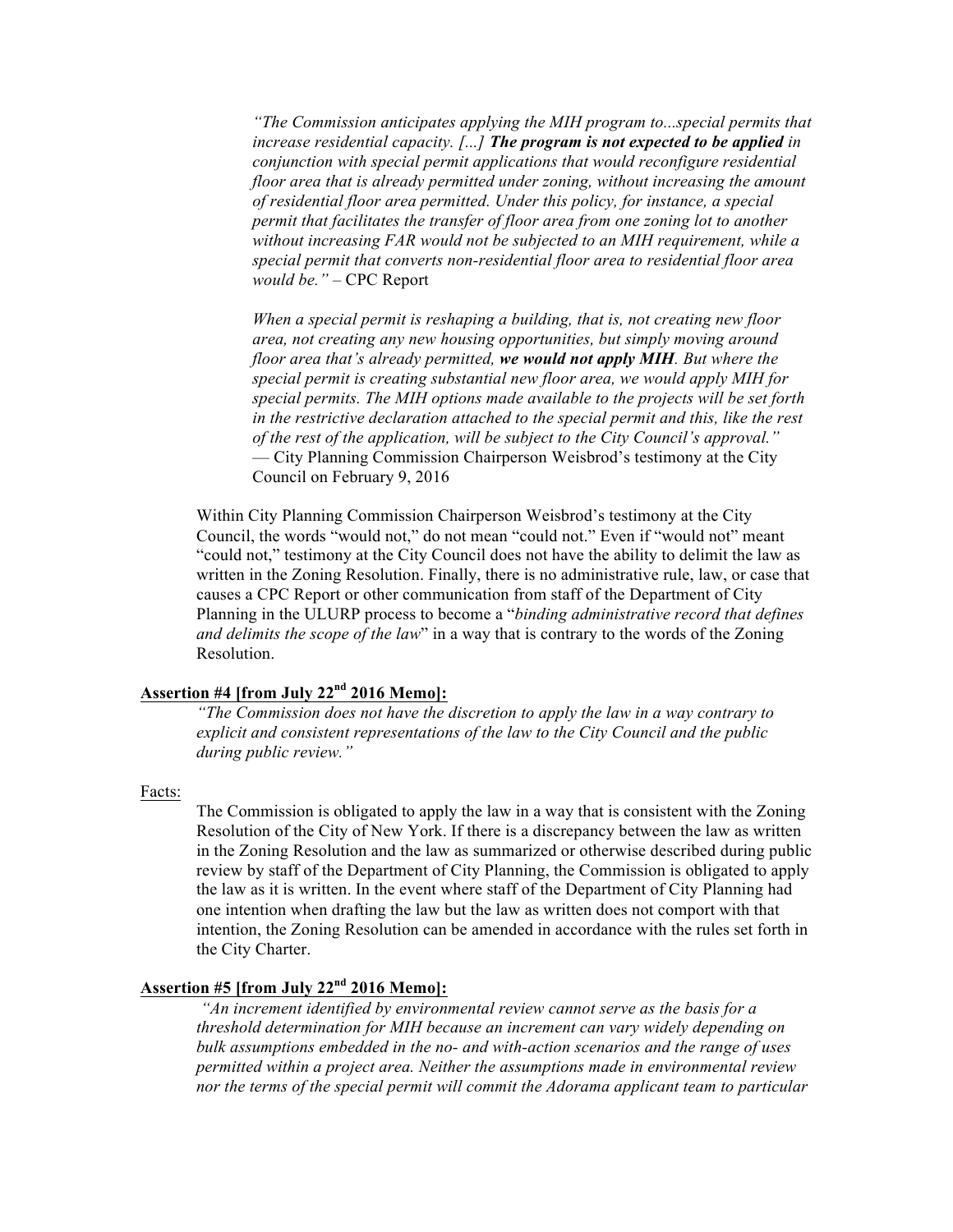*uses within the C6-4A district. If the Commission approves the proposed envelopes, the applicant can fill those envelopes with any permitted uses it chooses."*

#### Facts:

The EAS for the Adorama Special Permit has been accepted by City Planning and the City Planning-accepted assumptions that are a core part of the establishment of the reasonable worst case development scenarios result in an increment that has meaning for this discretionary land use review process. In the same way that the Commission may approve of a special permit after considering the facts as presented in environmental review, so too can it make decisions on MIH applicability based on data from environmental review. There is no legal or policy rationale as to why the Commission may make all sorts of land use decisions based on environmental review but shall be prohibited from using such environmental review from determining an increment for purposes of MIH applicability.

Further, ZR Section 74-32 does not say that MIH applies to a special permit that "results" in a significant increase in residential floor area. Rather, it says that MIH shall apply to special permits that "allow" for a significant increase in residential floor area. The Commission, in applying MIH to special permits, could ensure that the affordable housing, or contribution to an affordable housing fund, is only required at the time that Department of Building permits are issued for the portion of the residential floor area that can be built as a result of the bulk modifications of the special permit.

# **Assertion #6 [from July 22nd 2016 Memo]:**

*"Similarly, and consistent with CEQR, the Adorama applicant team could have presented the Commission with reasonable no-action and with-action scenarios with a mix of uses that produced a very low or even negative residential increment."*

#### Facts:

The City of New York could not have accepted *no-action* and *with-action* scenarios that would have shown a very low or negative residential increment because accepting such scenarios would have only been possible if one accepted widely divergent baseline assumptions for the *no-action* and *with-action* scenarios regarding the likelihood of conservation of existing commercial space to residential use. In the EAS as presented by the applicant at the start of ULURP, both the *no-action* and the *with-action* scenarios maintain the existing commercial floor area of the building as commercial. The applicant team has sought to create confusion by presenting an alternative *no-action* scenario whereby they convert portions of the existing commercial space to residential use and do not receive the bulk modifications sought in the special permit application. The applicant claims that a newly contemplated *no-action* scenario (with conversion of significant existing commercial space to residential use but with no bulk modifications approved) allows for more residential floor area on the zoning lot than the *with-action* scenario presented to the Commission initially (where existing commercial space remains commercial and the bulk modifications allow for more residential floor area on the zoning lot).

If the applicant now states that it is feasible and reasonably likely that the existing commercial space could be converted to residential use, an additional *with-action* scenario needs to be contemplated showing the amount of residential floor area on the entire zoning lot in the reasonable worst case development scenario (i.e. the converted commercial space to residential floor area plus the residential floor area in the newly built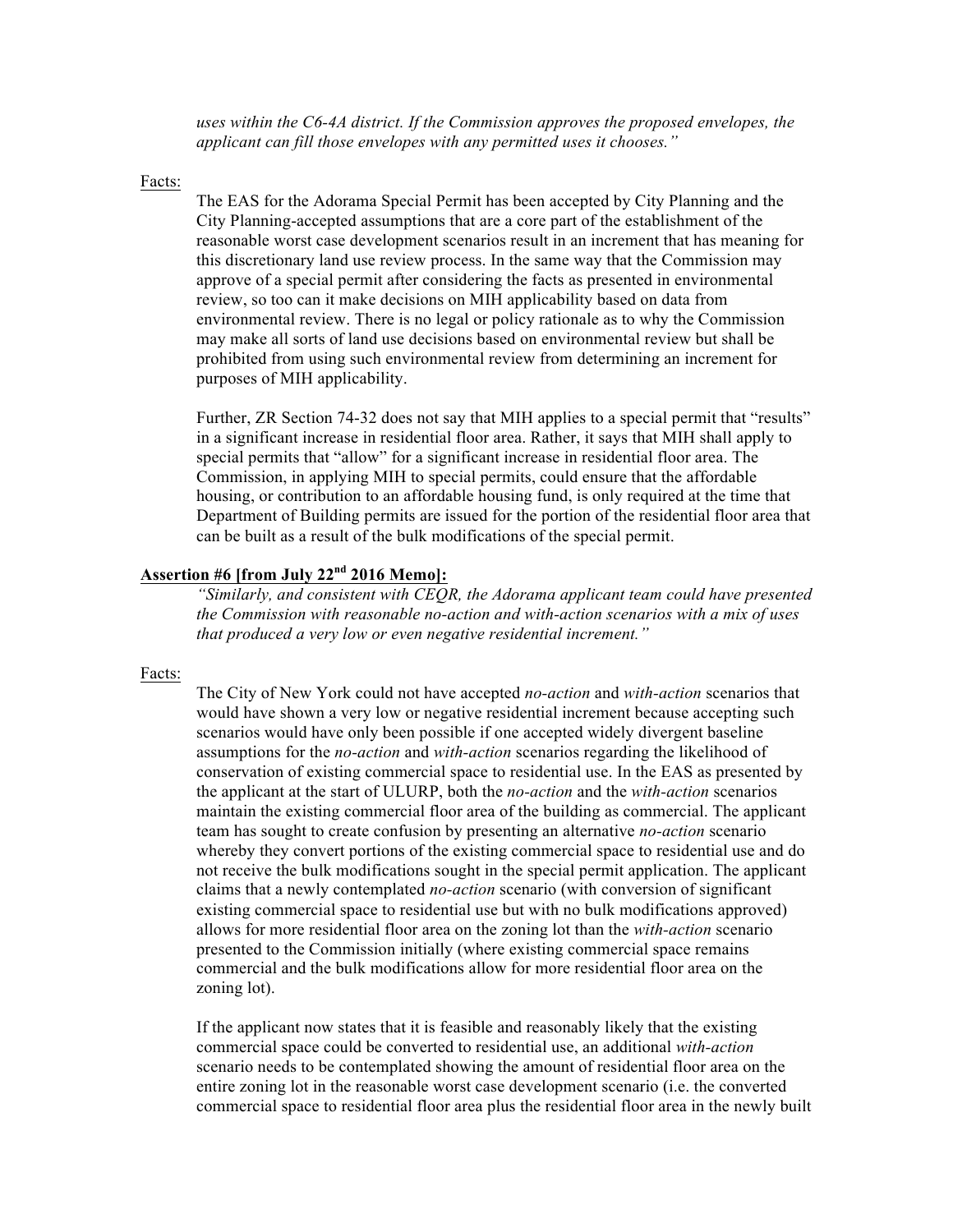structures that would be achievable due to the bulk modifications). In other words, there are four scenarios that would need to be considered and scenario #4 is missing:

|                                | No-Action               | <b>With-Action</b> |
|--------------------------------|-------------------------|--------------------|
| <b>Maintain existing built</b> | Scenario $#1$ :         | Scenario $#2$ :    |
| commercial floor area as       | Included in EAS         | Included in EAS    |
| commercial                     |                         |                    |
| <b>Convert portion of</b>      | Scenario #3:            | Scenario #4:       |
| existing built commercial      | Submitted to Manhattan  | Missing            |
| floor area to residential      | Borough President Gale  |                    |
|                                | Brewer on June 10, 2016 |                    |
|                                | ("ALTERNATIVE #2 AS-    |                    |
|                                | OF-RIGHT")              |                    |

The increment of residential floor area for environmental review purposes must be determined after this decision this key decision is made: under a reasonable worst case development scenario, will the existing built commercial floor area remain as is (Scenarios #1 and #2 as accepted by the City Planning Commission at certification), or, is it reasonable to assume that some of the built commercial floor area will be converted to residential use (as is put forth by the applicant for Scenario #3 though not presented in what should be Scenario #4) because residential use is generally considered to be more profitable for an owner than commercial use in this neighborhood? Staff of the Department of City Planning errs in arguing it is "reasonable" to calculate an increment by assuming conversion of commercial floor area to residential floor area in a *no-action* scenario and then assume the opposite for the *with-action* scenario. There must be an apples to apples comparison and what the applicant presents and the staff of the Department of City Planning argue should be accepted is in fact an apples to oranges to comparison.

# **Assertion #7 [from July 22nd 2016 Memo]:**

*"The indefiniteness of such an increment makes it unsuitable for MIH applicability determinations, even if using the increment in that way were permitted by the MIH law."*

### Facts:

First, nothing in the Zoning Resolution or elsewhere in the law prohibits the Commission from using an increment identified in environmental review for purposes of determining MIH applicability.

Second, environmental review is based on meaningful assumptions and once those assumptions are deemed appropriate, there is only to be one increment between the *noaction* scenario and the *with-action* scenario tied to a specific discretionary land use approval. This increment can be used to establish the increment for MIH applicability.

# **Assertion #8 [from July 22nd 2016 Memo]:**

*"It is not the case that #floor area ratio# always refers to regulatory limits on building size (or some other more abstract usage) and that #floor area# always refers to the size of existing buildings (or some other more concrete usage). Usage is typically made clear by context.ii*

*ii For an example of #floor area# used to denote "permitted floor area" see: ZR 23-154I(1):* 

*The #residential floor area# of a #development# or #enlargement# may*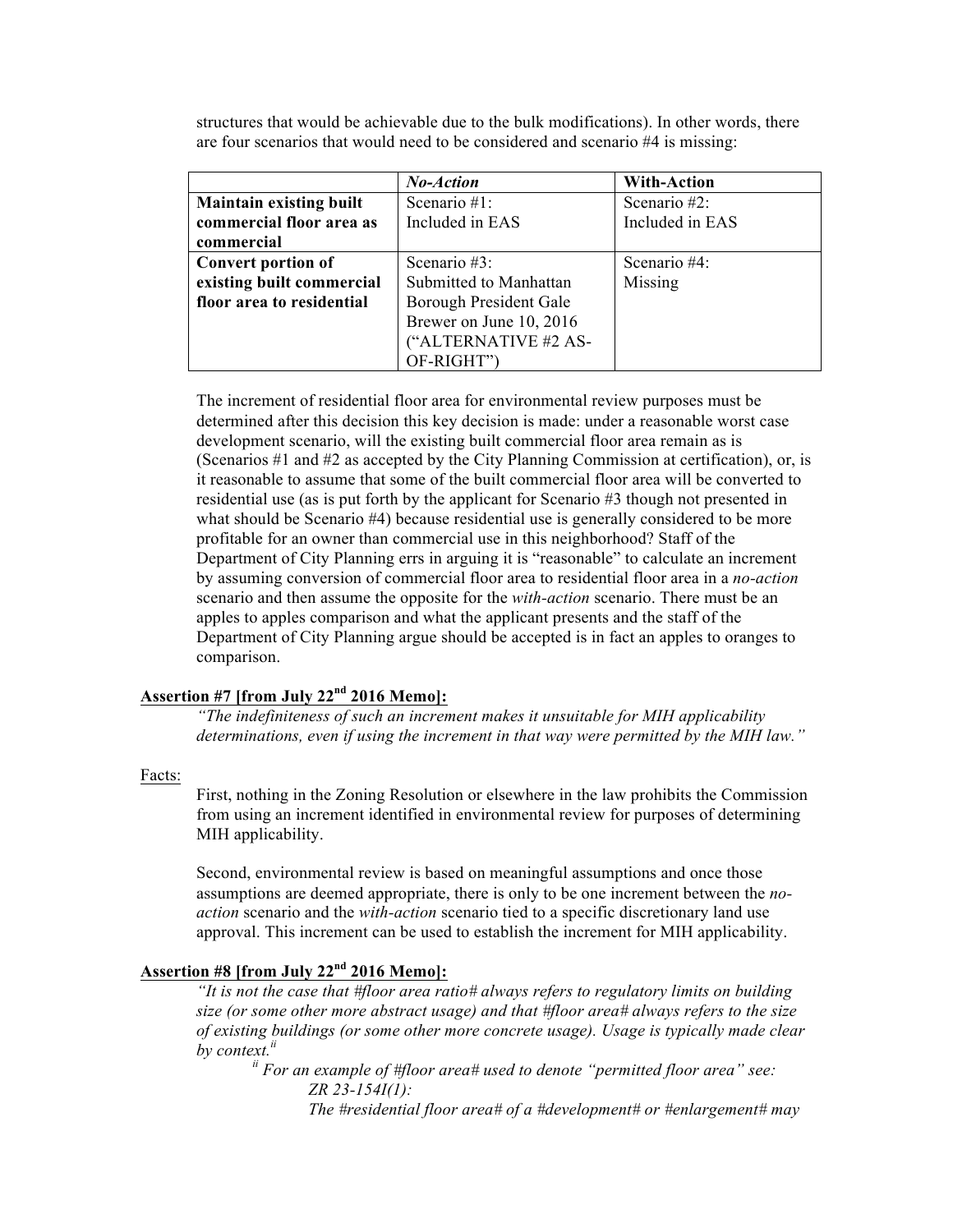*be increased by 0.833 square feet for each one square foot of #moderate income floor area#, or by 0.625 square feet for each one square foot of #middle income floor area#, provided that for square foot of such #floor area compensation# there is one square foot of #floor area compensation#, pursuant to paragraph (b) of this Section."*

### Facts:

The staff of Department of City Planning implies that the example given in the footnote is sufficient to prove that #residential floor area# can have the same meaning as "#residential floor area# permitted" but without the need for the word "permitted" to be written. In fact, when one deconstructs ZR Section 23-154, we see that the preceding portions of the ZR Section clearly defines an increase in #residential floor area# in this portion of ZR Section 23-154 as being an increase in #residential floor area# permitted on a zoning lot due to the "Maximum #Residential Floor Area Ratio#" regulations set forth in paragraph (b) of ZR Section 23-154.

- Special provisions for specified #Inclusionary Housing  $(c)$ designated areas#
	- Optional provisions for #large-scale general developments#  $(1)$ in C4-6 or C5 Districts

Within a #large-scale general development# in a C4-6 or C5 District, the special optional regulations as set forth in this paragraph (c)(1), inclusive, modify the provisions of paragraph (b) of this Section:

The #residential floor area# of a #development# or  $(i)$ #enlargement# may be increased by 0.833 square feet for each one square foot of #moderate income floor area#, or by 0.625 square feet for each one square foot of #middle income floor area#, provided that for each square foot of such #floor area compensation# there is one square foot of #floor area compensation#, pursuant to paragraph (b) of this Section;

"Paragraph (b) of this Section" is the following:

#Inclusionary Housing designated areas#  $(b)$ 

> The #residential floor area# of a #zoning lot# may not exceed the base #floor area ratio# set forth in the table in this paragraph (b), except that such #floor area# may be increased on a #compensated zoning lot# by 1.25 square feet for each square foot of #low income floor area# provided, up to the maximum #floor area ratio# specified in the table, as applicable. However, the amount of #low income floor area# required to receive such #floor area compensation# need not exceed 20 percent of the total #floor area#, exclusive of ground floor non-#residential floor area#, or any #floor area# increase for the provision of a #FRESH food store#, on the #compensated zoning lot#.